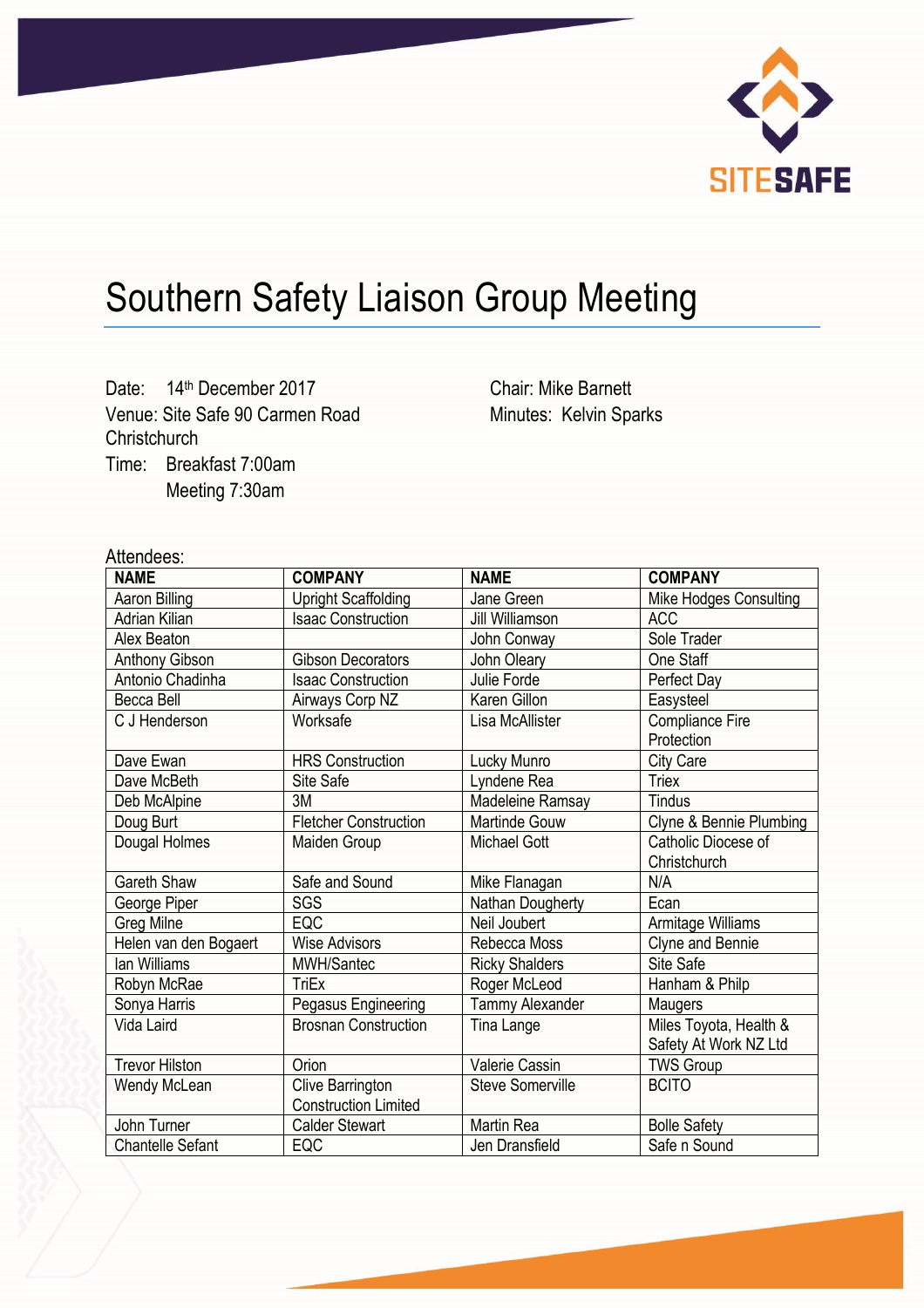## Apologies:

| <b>NAME</b>           | <b>COMPANY</b>                 | <b>NAME</b>            | <b>COMPANY</b>      |
|-----------------------|--------------------------------|------------------------|---------------------|
| Nic Trevithick        | <b>Work Care</b>               | Mark Tinning           | <b>GH</b> Roofing   |
| Clive Murden          | One Staff                      | Becca Bell             | Airways             |
| Sue Knudsen           | TWS                            | <b>Brent Dodds</b>     | Pegasus Engineering |
| <b>Richard Gibb</b>   | <b>HRS Construction</b>        | <b>Emlyn Moore</b>     | <b>FCC</b>          |
| <b>Steve Malcolm</b>  | Labour Exchange                | Michael James          | Otakaro Itd         |
| John Parish           | Hanam and Philp                | Sam Knudsen            | <b>TWS</b>          |
| Mark Thompson         | <b>Legend Contracting</b>      | Robin Rowse            | Canterbury Aluminum |
| <b>Alastair Miles</b> | <b>Miles Construction</b>      | Craig McIntosh         | DJ Hewitt Builders  |
| Vern                  | <b>Character Builders</b>      | Nik Dimock             | <b>Dimocks</b>      |
| Paul Hendry           | Work Safe                      | <b>Winfield Grant</b>  | Kone                |
| <b>Allan Goy</b>      | Fulton Hogan                   | <b>Alison Molloy</b>   | Site Safe           |
| Shannon Wright        | <b>Imprint Safety</b>          | Becca Bella            | Airways             |
| Paul Wood             | <b>Clearwater Construction</b> | Simon Wall             | <b>GHD</b>          |
| <b>Grant Harvey</b>   | <b>Construction Safety Ltd</b> | <b>Corinne Bolstad</b> | Southern Response   |
| Caroline Cunninghame  | Modus Construct.               | Cornel Janse van       | <b>TC Services</b>  |
|                       |                                | Rensburg               |                     |
| Murray Tasker         | <b>Hawkins</b>                 | <b>Wesley Jefferys</b> | City Care           |
| Simon Williamson      | Pegasus Engineering            | Amanda Flavell         | <b>Trade Staff</b>  |
| <b>Cathal Sweeney</b> | Cathal Plastering              | Robin Bradshaw         | <b>Hawkins</b>      |
| Charles de Lambert    | Safe n Sound                   |                        |                     |

## **Minutes**

- 1. Introductions
- 2. Congratulations to Dave McBeth as the new Southern Regional Manager for Site SAfe
- 3. Thanks to Lindsay Mantell for his service to the SLG over the years
- 4. Thanks to BCITO for breakfast
- 5. Thanks to Site Safe for providing venue
- 6. Jill Williamson ACC

#### **ACC Co-investment grant trial**

Through ACC's conversations with businesses, they have learnt more about the barriers that can get in the way of making health and safety improvements. Therefore, as part of ACC's commitment to helping businesses more effectively, they are trialing a new approach to reduce these barriers. The trial includes a capped 50% co-investment grant towards approved training. Small-medium construction businesses in Canterbury, Northland, Waikato and Bay of Plenty have been invited to take part in the trial.

The health sector is also part of the trail. They are being offered a capped 50% co-investment grant towards approved equipment solutions. Healthcare and social assistance businesses based in Auckland, Wellington, Manawatu/Whanganui and Southland have been invited to take part in the trial.

ACC's intention is to start rolling out this approach in 2018. For more information about the trial and next steps, go to [www.acc.co.nz/co-investment-trial](http://www.acc.co.nz/co-investment-trial)

#### 7. Nathan Dougherty ECan

Nathan discussed briefly the following

- Dust. Look after your neighbors and ensure that you are controlling dust from sites
- Dewatering. When dewatering on site, if you are dewatering into the storm water that they has been filtered sufficiently for this to happen